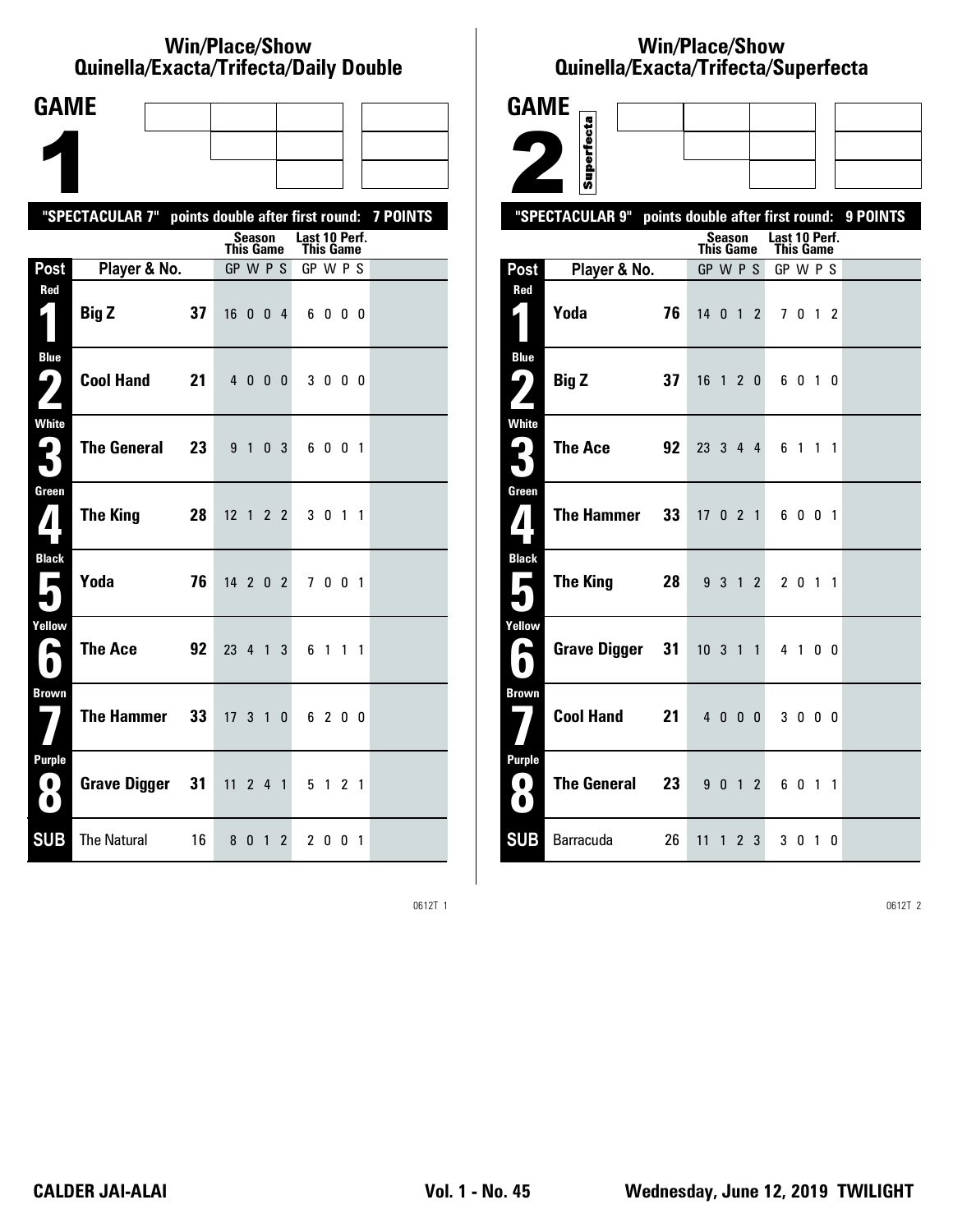### **Win/Place/Show Qui nel la/Exacta/Tri fecta/Pick 5**

| <b>GAME</b>                          |                                                           |    |                              |                |           |                       |         |                |  |
|--------------------------------------|-----------------------------------------------------------|----|------------------------------|----------------|-----------|-----------------------|---------|----------------|--|
|                                      |                                                           |    |                              |                |           |                       |         |                |  |
|                                      |                                                           |    |                              |                |           |                       |         |                |  |
|                                      |                                                           |    |                              |                |           |                       |         |                |  |
|                                      | "SPECTACULAR 7" points double after first round: 7 POINTS |    |                              | <b>Season</b>  |           | Last 10 Perf.         |         |                |  |
| Post                                 | Player & No.                                              |    | <b>This Game</b><br>GP W P S |                |           | This Game<br>GP W P S |         |                |  |
| Red                                  |                                                           |    |                              |                |           |                       |         |                |  |
| 1                                    | Yoda                                                      | 76 | 14 0 0 2                     |                |           |                       | 7001    |                |  |
| <b>Blue</b><br>5<br>$\mathbf{z}$     | <b>Grave Digger</b>                                       | 31 | 14 3 3 1                     |                |           |                       | 4 1 1 0 |                |  |
| <b>White</b><br>Ę.<br>$\blacksquare$ | <b>The General</b>                                        | 23 | $10 \t0 \t1 \t2$             |                |           |                       | 5 0 0 1 |                |  |
| Green<br>$\bf{1}$                    | <b>Cool Hand</b>                                          | 21 | 5                            | $\overline{1}$ | $1\quad1$ |                       | 301     | $\overline{1}$ |  |
| <b>Black</b><br>$\mathbf{r}$         | <b>The Ace</b>                                            | 92 | 27 4 4 3                     |                |           |                       | 6 1 2 1 |                |  |
| Yellow<br>فنا                        | <b>The King</b>                                           | 28 | $15 \t3 \t0 \t3$             |                |           |                       | 2000    |                |  |
| <b>Brown</b>                         | <b>The Hammer</b>                                         | 33 | $19$ 2 1 2                   |                |           |                       | 6001    |                |  |
| Purple<br>0<br>0                     | <b>Big Z</b>                                              | 37 | 15                           | 052            |           |                       | 5 0 2 0 |                |  |
| <b>SUB</b>                           | Wonder Boy 12                                             |    | $12$ 4 3 1                   |                |           |                       | 2 1 0 0 |                |  |

## **Win/Place/Show Qui nel la/Exacta/Tri fecta**



|                                            | "SPECTACULAR 7" points double after first round: 7 POINTS |    |                  |               |  |                                   |         |             |  |
|--------------------------------------------|-----------------------------------------------------------|----|------------------|---------------|--|-----------------------------------|---------|-------------|--|
|                                            |                                                           |    | <b>This Game</b> | <b>Season</b> |  | Last 10 Perf.<br><b>This Game</b> |         |             |  |
| Post                                       | Player & No.                                              |    | GP W P S         |               |  | GP W P S                          |         |             |  |
| Red<br>4                                   | <b>The Ace</b>                                            | 92 | $26$ 2 4 0       |               |  |                                   | 6 1 1 0 |             |  |
| <b>Blue</b><br>$\boldsymbol{\varphi}$<br>Z | Grave Digger 31 17 3 1 4                                  |    |                  |               |  |                                   | 5 2 1 0 |             |  |
| <b>White</b><br>3                          | Yoda                                                      | 76 | $14$ 0 0 2       |               |  |                                   | 7 0 0 2 |             |  |
| Green<br>$\boldsymbol{A}$                  | <b>Big Z</b>                                              | 37 | 15 0 1 4         |               |  |                                   | 5 0 0 1 |             |  |
| <b>Black</b><br>$\overline{\phantom{a}}$   | The King                                                  | 28 | 16311            |               |  |                                   | 2 0 1 1 |             |  |
| Yellow<br>E<br>$\blacksquare$              | <b>The Hammer</b>                                         | 33 | $20 \t1 \t2 \t1$ |               |  |                                   | 6 0 1 1 |             |  |
| <b>Brown</b>                               | The General 23                                            |    | $11$ 2 1 2       |               |  |                                   | 5 0 1 1 |             |  |
| <b>Purple</b><br>$\blacksquare$<br>0       | Cool Hand 21                                              |    |                  | 5011          |  |                                   | 3 0 1 1 |             |  |
| <b>SUB</b>                                 | Toto                                                      | 38 | 14 2 2 2         |               |  | $\mathbf{2}$                      |         | $0 \t0 \t1$ |  |

0612T 3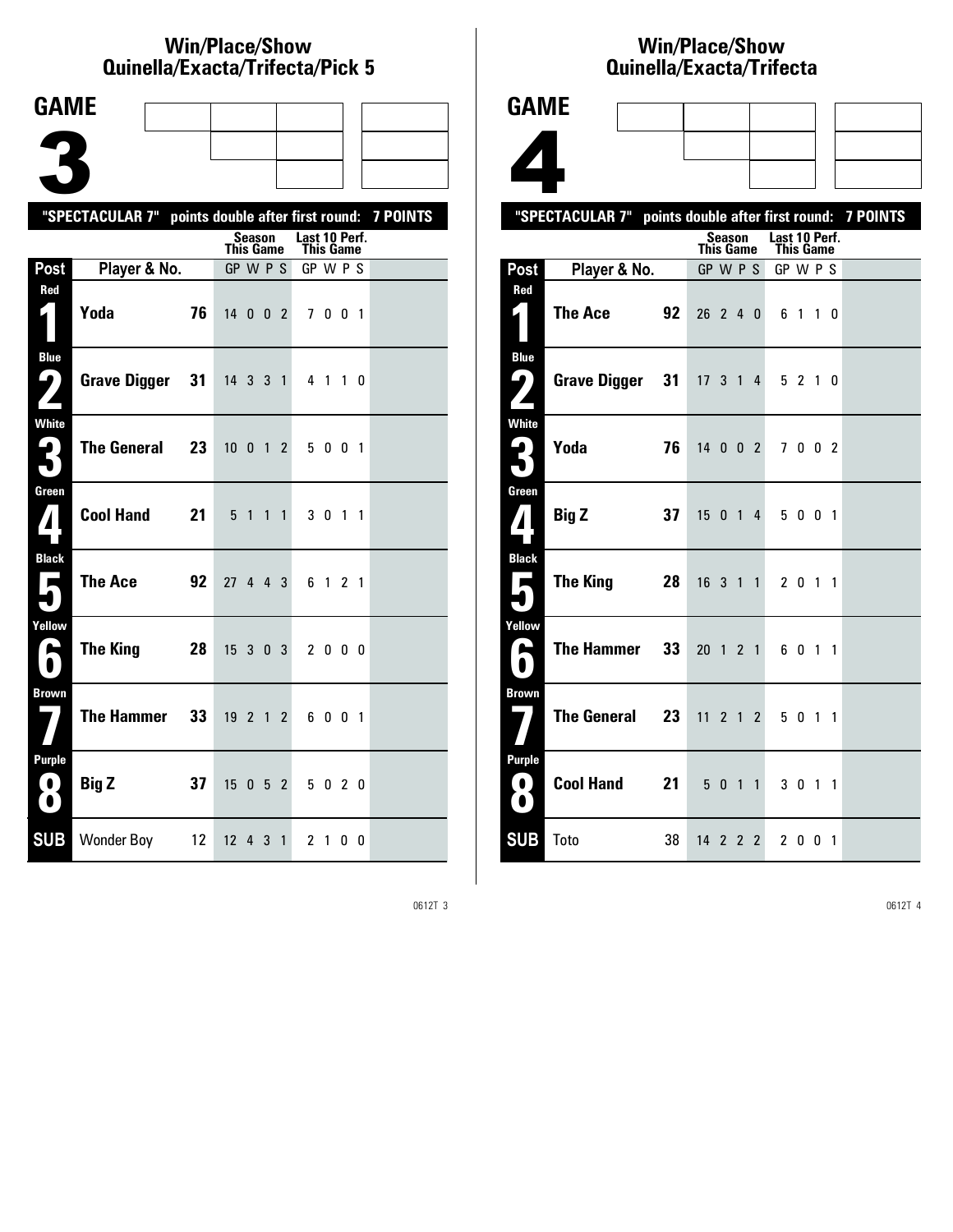# **Win/Place/Show Qui nel la/Exacta/Tri fecta**

| <b>GAME</b>                                |                                                           |     |                            |                            |                |           |  |
|--------------------------------------------|-----------------------------------------------------------|-----|----------------------------|----------------------------|----------------|-----------|--|
|                                            |                                                           |     |                            |                            |                |           |  |
|                                            |                                                           |     |                            |                            |                |           |  |
|                                            | "SPECTACULAR 7" points double after first round: 7 POINTS |     |                            |                            |                |           |  |
|                                            |                                                           |     | Season<br><b>This Game</b> | Last 10 Perf.<br>This Game |                |           |  |
| Post                                       | Player & No.                                              |     | GP W P S                   | GP W P S                   |                |           |  |
| Red<br>4                                   | <b>The Natural</b>                                        | 16  | 20 3 3 2                   | 6000                       |                |           |  |
| <b>Blue</b><br>$\boldsymbol{\varphi}$<br>Z | <b>The Warrior</b>                                        | 60  | 27 8 6 7                   | $10 \t3 \t3 \t2$           |                |           |  |
| White<br>3                                 | <b>Action</b>                                             | 59  | 18 3 3 1                   | 5 1                        |                | $1\quad1$ |  |
| Green<br>$\bf{7}$                          | <b>Barracuda</b>                                          | 26  | 20 2 1 1                   | 5 1 0 0                    |                |           |  |
| <b>Black</b><br>$\overline{\phantom{a}}$   | <b>Wonder Boy 12</b>                                      |     | 25 4 3 2                   | 8 2 1 0                    |                |           |  |
| Yellow<br>⊫                                | <b>Toto</b>                                               | 38  | $17$ 2 3 0                 | 5 1 2 0                    |                |           |  |
| <b>Brown</b>                               | <b>Robin Hood</b>                                         | 25  | 11<br>2 0 1                | 3 0 0 1                    |                |           |  |
| <b>Purple</b><br>O<br>O                    | <b>Fire Chef</b>                                          | 14  | 14 3 5 3                   | 2 0 1 1                    |                |           |  |
| <b>SUB</b>                                 | Grave Digger                                              | -31 | 12 <sup>2</sup><br>040     | 20                         | $\overline{1}$ | 0         |  |

## **Win/Place/Show Qui nel la/Exacta/Tri fecta/Super fecta**



0612T 5